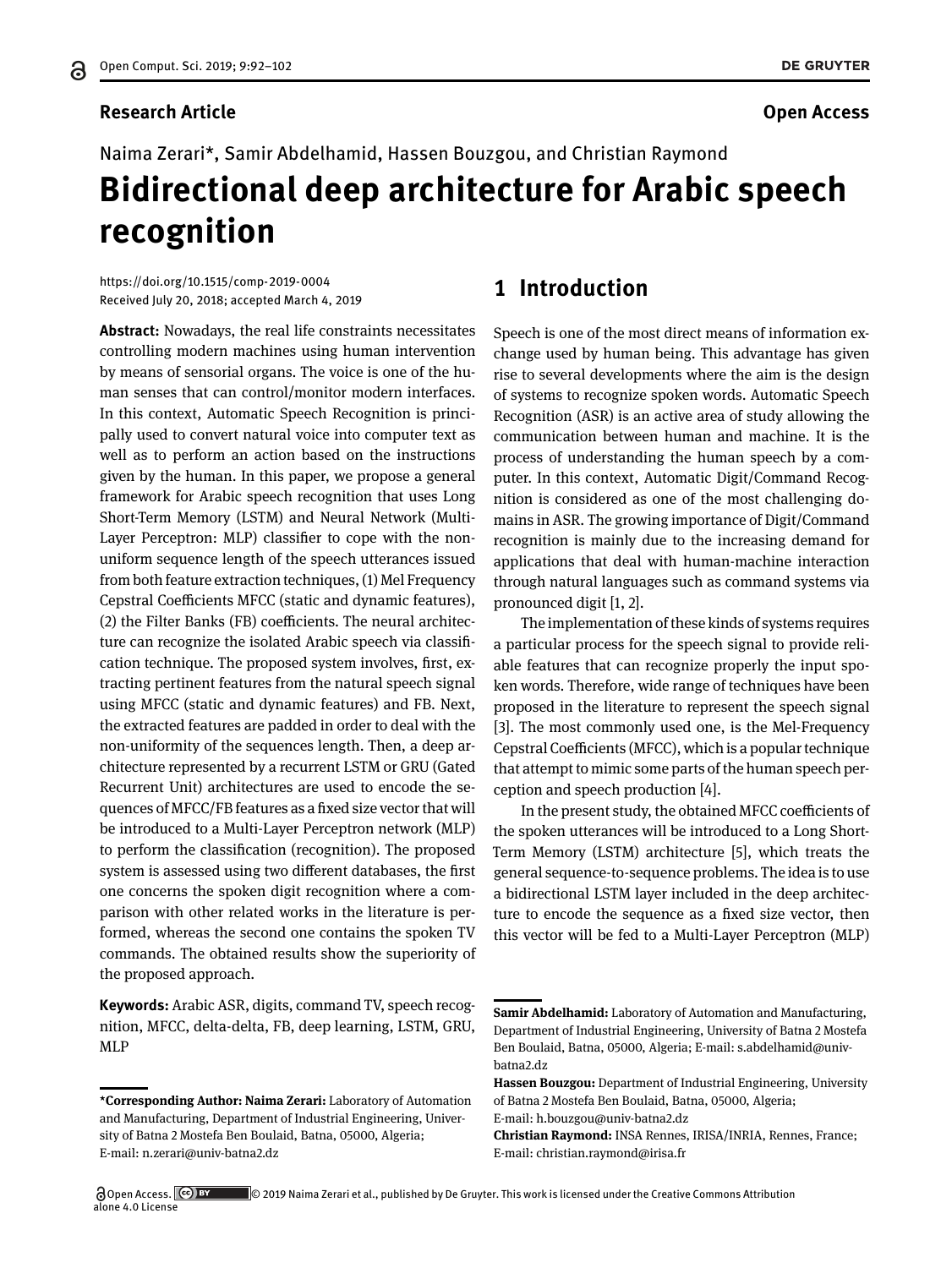classifier to carry out the recognition task. The whole proposed model is trained to perform two recognition tasks: 1) digit recognition and 2) Command TV recognition. The proposed system with MFCC features is compared with Filter Banks features applied to command TV corpus.

The remainder of the paper is organized in six sections as follows: Section [2](#page-1-0) highlights some related works. Section [3](#page-2-0) explains the methodologies proposed in this study. Section [4](#page-4-0) presents the data used to validate the proposed methodology. Section [5](#page-5-0) presents the performance criteria used to evaluate the proposed model, presents the experimental results obtained on the two datasets and compares with other existing approaches in the literature. Finally, section [6](#page-8-0) draws the conclusion of this work.

# <span id="page-1-0"></span>**2 Related works**

Arabic is the official language of twenty-five countries. It denotes a semitic language and one of the oldest languages in the world. Different studies have been investigated in the literature to propose recognition systems using different approaches [\[6](#page-9-5)[–8\]](#page-9-6). However, compared to other languages such as English, the number of research papers in Arabic language is limited. In what follows, some studies concerning ASR systems for Arabic language will be discussed.

In [\[9\]](#page-9-7), the authors proposed a Speech-And-Speaker (SAS) identification system based on spoken Arabic digit recognition. They treated the speech signals as an image object and used the algorithm of Teplitz matrix minimal eigenvalues as a feature extraction method and both conventional and Artificial Neural Networks methods for classification.

An automatic discrete speech recognition system based on a tree distribution classifier has been described in [\[10\]](#page-9-8). The MFCC feature extraction method was used to extract features followed by a Vector Quantization method (VQ). The VQ output was provided as an input to a classifier, which deliver the class-label according to each feature using an optimal spanning tree model in order to approximate the true class probability.

A fast learning method with a graphical probabilistic model for discrete speech recognition based on spoken Arabic digit recognition is introduced in [\[11\]](#page-9-9). The authors proposed a method based on spanning tree structure takes advantage of the temporal nature of speech signal. The obtained results suggests that the proposed method was efficient in terms of time computation than the state-of-the-art algorithms that use the Maximum Weight Spanning Tree (MWST).

An arabic digits classifier system with 450 Arabic spoken digits has been proposed in [\[12\]](#page-9-10). The system is based on combining Wavelet Transform with Linear Prediction Coding (LPC) method to extract the features and the Probabilistic Neural Network (PNN) for classification. The proposed classifier provided a high recognition rate, reaching about 93% of accuracy based on a speaker-independent system.

Whereas, in [\[13\]](#page-9-11), the authors used Sphinx tools to recognize isolated Arabic digits with data issued from six different speakers. The system realized a digits recognition accuracy of 86.66%.

Recently, excellent performances on these systems have been achieved using Deep Neural Networks (DNNs) which are recent and extremely powerful machine learning models [\[14\]](#page-9-12).

An important study has been presented in [\[15\]](#page-9-13). The authors used an end-to-end deep Recurrent Neural Networks (RNN) model with suitable regularization. They concluded that Recurrent Neural Network, more precisely Long Short-Term Memory reach a test error of 17.7% on the TIMIT phoneme recognition benchmark.

However, a Deep Belief Networks (DBN) has been used for a development of a novel context-dependent model for Large-Vocabulary Speech Recognition (LVSR) for phone recognition in [\[16\]](#page-9-14). The obtained results outperform significantly the conventional context-dependent Gaussian Mixture Model- Hidden Markov Models GMM-HMMs.

A success of applying DNNs for acoustic modeling in speech recognition has been described in [\[17\]](#page-9-15). The authors proposed a new approach to train deep neural networks. They have shown that the proposed model outperforms the Gaussian Mixture models on a variety of speech recognition benchmarks, sometimes by a large margin.

Other researches have used the KALDI toolkit for the development of a recipe and language resources for training and testing Arabic broadcast news speech recognition systems [\[18\]](#page-9-16). The authors described in detail the decisions made to build the system using the MADA toolkit. They give results in terms of Word Error Rate (WER), where the broadcast news system obtained 15.81% WER on Broadcast Report and 32.21% WER on Broadcast Conversation, with a combined WER of 26.95%.

An Arabic Multi-Genre Broadcast (MGB-2) Challenge for Spoken Language Technology 2016 has been presented [\[19\]](#page-9-17). The authors focused on handling the diversity in dialect in arabic speech. The audio data used are from 19 distinct programs recorded from Aljazeera Arabic TV channel in the period (2005-2015). The authors divided the research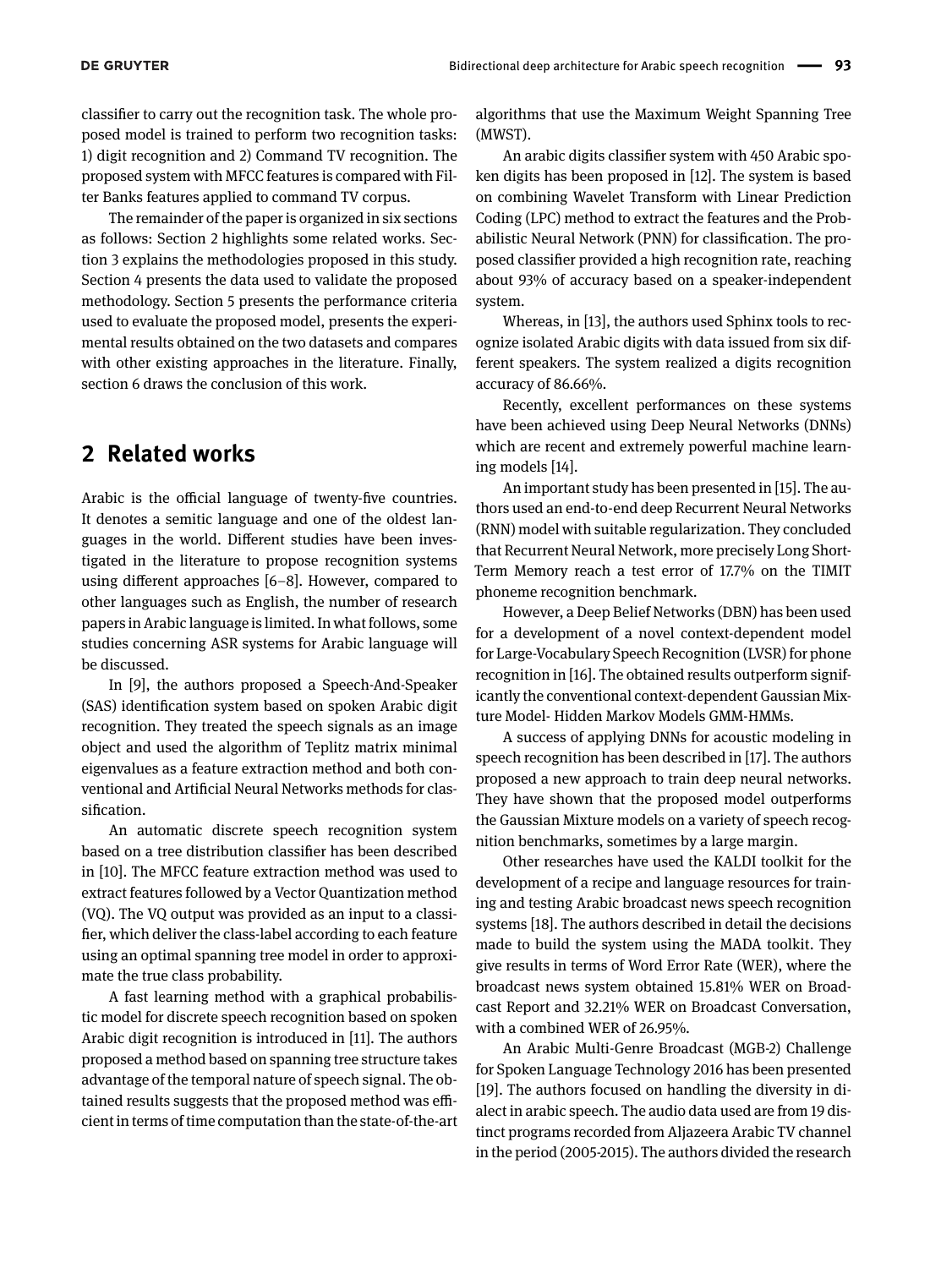into two tasks: standard speech transcription, and word alignment. On the first task, the baseline WER was 34%, however, on the second one, the baseline system obtained a precision of 0.83 and 0.7 as recall.

Also, an Arabic Multi-Genre Broadcast 3 (MGB-3) Challenge – Arabic Speech Recognition in the Wild has been described in [\[20\]](#page-9-18). The MGB-3 emphasises dialectal Arabic using a multi-genre collection of Egyptian YouTube videos. It comprised two tasks: (1) Speech transcription, evaluated on the MGB-3 test set, (2) Arabic dialect identification, introduced in order to distinguish between four major Arabic dialects. The most accurate result on the MGB-3 test set was 37.5% average WER and 29.3% multi-reference WER. The authors reported that the obtained results outperform those obtained by MGB-2.

A description of a system that participated in the broadcast news evaluation for Arabic has been presented in [\[21\]](#page-9-19). The authors have shown how to build a phonetic system. They demonstrated that switching to phonetic models is capable to reduce the word error rate by up to 14% compared to the traditional grapheme based approach.

In [\[22\]](#page-9-20), the authors described the JHU team's Kaldi system submission of the Arabic MGB-3. They used an architecture neural network in the form of Time-Delay Neural Network/Long Short Term Memory (TDNN-LSTM) trained using Lattice-Free Maximum Mutual Information (LF-MMI). The authors reported that their primary submission to the challenge gives a multi reference WER of 32.78% on the MGB-3 test set.

# <span id="page-2-0"></span>**3 Methodology**

The speech signal is not an ordinary signal, it represents a complex phenomenon. This complexity is due to its statistical properties, which varies over time [\[1\]](#page-9-0). An ASR system takes an audio signal as input and classifies it into a set of words. In order to allow the ASR system to realize its task, it is important to extract and deliver reliable features using feature extraction technique. One of the well known techniques is the Mel Frequency Cepstral Coefficients [\[23\]](#page-9-21). Generally, Automatic Speech Recognition researchers investigated spoken alphabets, digits, commands with different languages [\[7\]](#page-9-22).

In this paper, we propose to recognize a set of isolated Arabic utterances issued from two ASR applications, namely: spoken digit recognition and TV spoken command recognition. The proposed automatic recognition

<span id="page-2-1"></span>

**Figure 1:** Block diagram of the proposed ASR architecture.

system is composed from several modules namely: signal acquisition, feature extraction, corpus construction, model training and finally a classification, all modules are illustrated in Figure [1.](#page-2-1)

#### **3.1 Acquisition**

The first module denotes the acquisition module employed to record the different speech utterances (digits / TV commands) using a microphone. A recorded audio signal conveys, not only the speech, but also an additive noise issued from the recording environment. It should be noted that, for each dataset, all speech signals were recorded in a natural environment under similar setting conditions, which are the same length of recording time, the same sampling frequency and the same recording microphone. Next, the silence recorded with the speech is removed (filtered) leading to new wave forms with different sizes. The different parameters used by the acquisition module are illustrated in Table [1.](#page-2-2)

<span id="page-2-2"></span>**Table 1:** Recording parameters.

| <b>Parameters</b> | <b>Values</b>     |
|-------------------|-------------------|
| Sampling rate     | 16000 Hz, 16 bits |
| Number of bits    | 16 bits           |
| Time              | 2s                |

#### **3.2 Feature extraction with MFCCs**

To design an ASR system, it is very important to select the best parametric representation of acoustic data. The common purposes in selecting the best representation are to compress the speech data and eliminate information not pertinent for recognition of speech. Several techniques are defined in literature and used by researchers. For a long time, Mel-Frequency Cepstral Coefficients was the most popular and used features extraction technique [\[24\]](#page-9-23).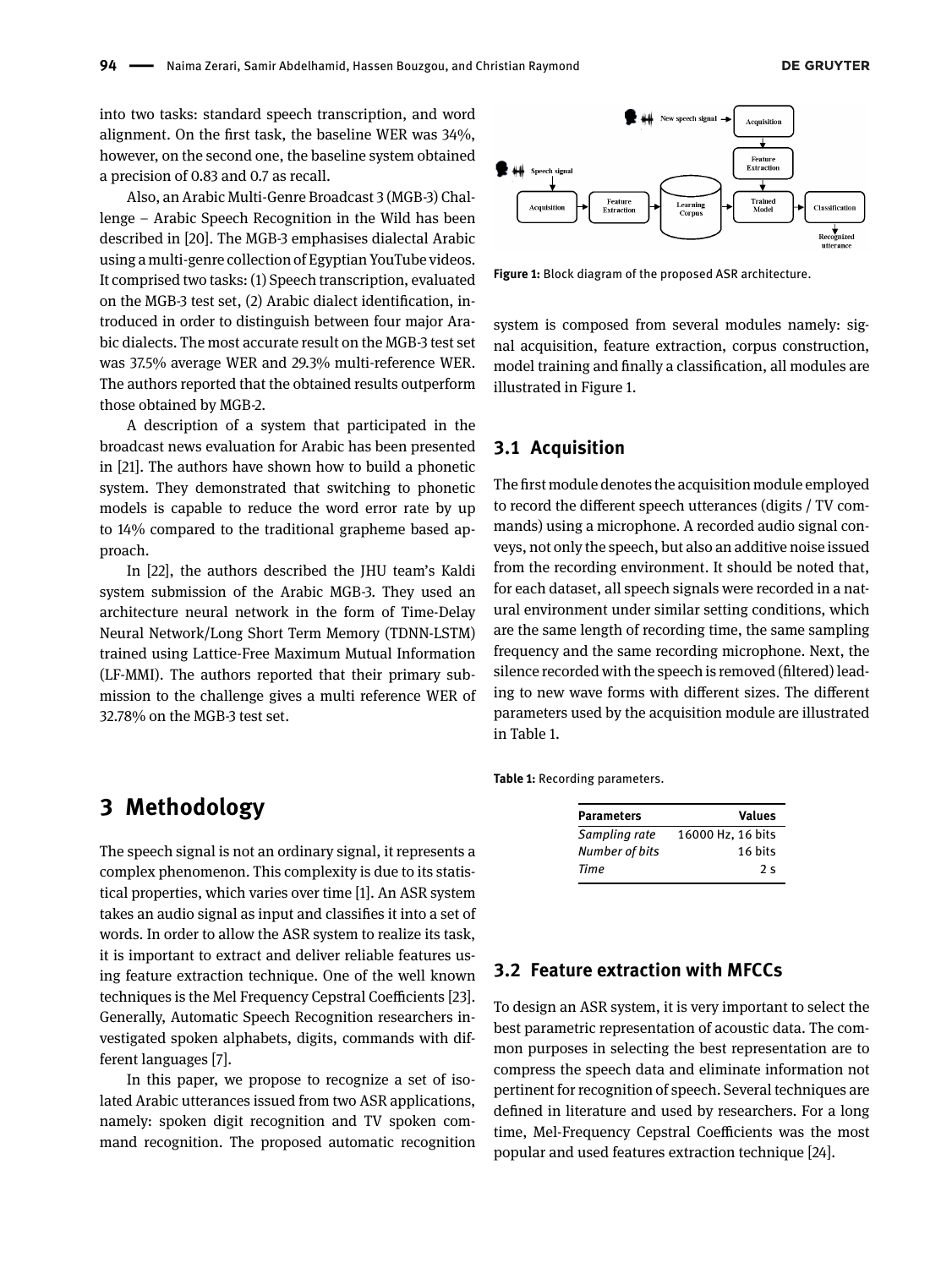<span id="page-3-0"></span>

**Figure 2:** MFCC block diagram.

This technique is used to approximate the nonlinear frequency resolution of the human ear using the following formula [\[25\]](#page-9-24):

$$
Mel(f) = 2595 * log_{10}(1 + f/700)
$$
 (1)

MFCC technique gives a valuable representation of the speech signal by extracting the significant information from it. The different steps involved in the conventional MFCC parameterization techniques are: 1) Pre-emphasis, 2) Framing, 3) Windowing, 4) Fast Fourier Transform (FFT), 5) Mel scale Filter Bank, and 6) Discrete Cosine Transform (DCT) as shown in Figure [2.](#page-3-0) Thus, after signal digitization, a pre-emphasis step is performed to increase the amplitude of high frequency bands and decrease that of lower frequency bands. Next, Discrete Fourier Transform is applied to extract the spectral information of each windowed frame speech signal. Then, the latest result is passed through a bank of triangular Mel filters, which provide a natural logarithm of the filter bank energies. Finally, a DCT is used to decorrelate the log energies output of a filter banks [\[26](#page-9-25)[–28\]](#page-10-1).

#### **3.3 Dynamic features of MFCC**

The MFCC features have been used effectively in a range of speech processing systems[\[1\]](#page-9-0),where they provide a significant features of the speech spectra. However, the speech is a natural dynamic signal varying in time. Hence, it is necessary to use a representation that contains some aspects of the dynamic nature of the speech signal [\[29\]](#page-10-2). Here, the MFCC derivatives can be an appropriate mean to get these features. The first derivative is called delta coefficient and the second order derivative is called delta-delta coefficient [\[30\]](#page-10-3). Therefore, the delta and delta-delta coefficients are added to the original MFCCs. This addition can significantly improve speech recognition performance by removing the distortion effects using the differencing operation [\[31,](#page-10-4) [32\]](#page-10-5).

The delta features are computed from the static features using the following formula [\[32\]](#page-10-5):

<span id="page-3-1"></span>
$$
d_t = \frac{\sum_{n=1}^{N} n(C_{t+n} - C_{t-n})}{2\sum_{n=1}^{N} n^2}
$$
 (2)

where *d<sup>t</sup>* is a delta feature, i.e., dynamic coefficient at time *t* computed in terms of the corresponding static coefficients *Ct*−*<sup>n</sup>* to *Ct*+*n*. Whereas, the *N* value is, in general, equal to 2.

Similarly, the delta-delta coefficients are calculated using the same formula [\(2\)](#page-3-1) by replacing  $C_t$  with  $d_t$  (features with delta features).

#### **3.4 Recurrent neural networks and gated recurrent neural networks**

In this subsection, we describe the elementary theory of Recurrent Neural Networks (RNN). These later are considered as a powerful models for sequential and time series data [\[5\]](#page-9-4). They are trained in a discriminative way, and their internal state provides a powerful, general framework to model time series. Furthermore, they tend to be robust to temporal and spatial noise [\[33\]](#page-10-6). RNNs comprise a loop, making them recurrent and permitting information to persist. Simple recurrent neural networks contain just one loop while other, more complex RNN, are composed with one or more gates allowing them to retain and forget information [\[34\]](#page-10-7).

The success of this type of neural network is due mainly to the specific variant, which are the Long Short Term Memory (LSTM) proposed by *Sepp Hochreiter* and *Jrgen Schmidhuber* in 1997 [\[5\]](#page-9-4) and the Gated Recurrent Unit (GRU) proposed by *Junyoung Chung et al* in 2014 [\[35\]](#page-10-8).

The main idea behind these networks is to use several gates to control the information flow from previous steps to the current steps [\[36\]](#page-10-9). By employing the gates, any recurrent unit can learn a mapping from one point to another.

LSTM network, which was designed to model temporal sequences and their long-range dependencies more accurately than conventional RNNs, contains three gates: an input gate, an output gate and a forget gate. At each iteration, the three gates try to remember when and how much the information in the memory cell should be updated [\[36\]](#page-10-9). A single LSTM memory cell is depicted in Figure [3](#page-4-1) [\[37,](#page-10-10) [38\]](#page-10-11).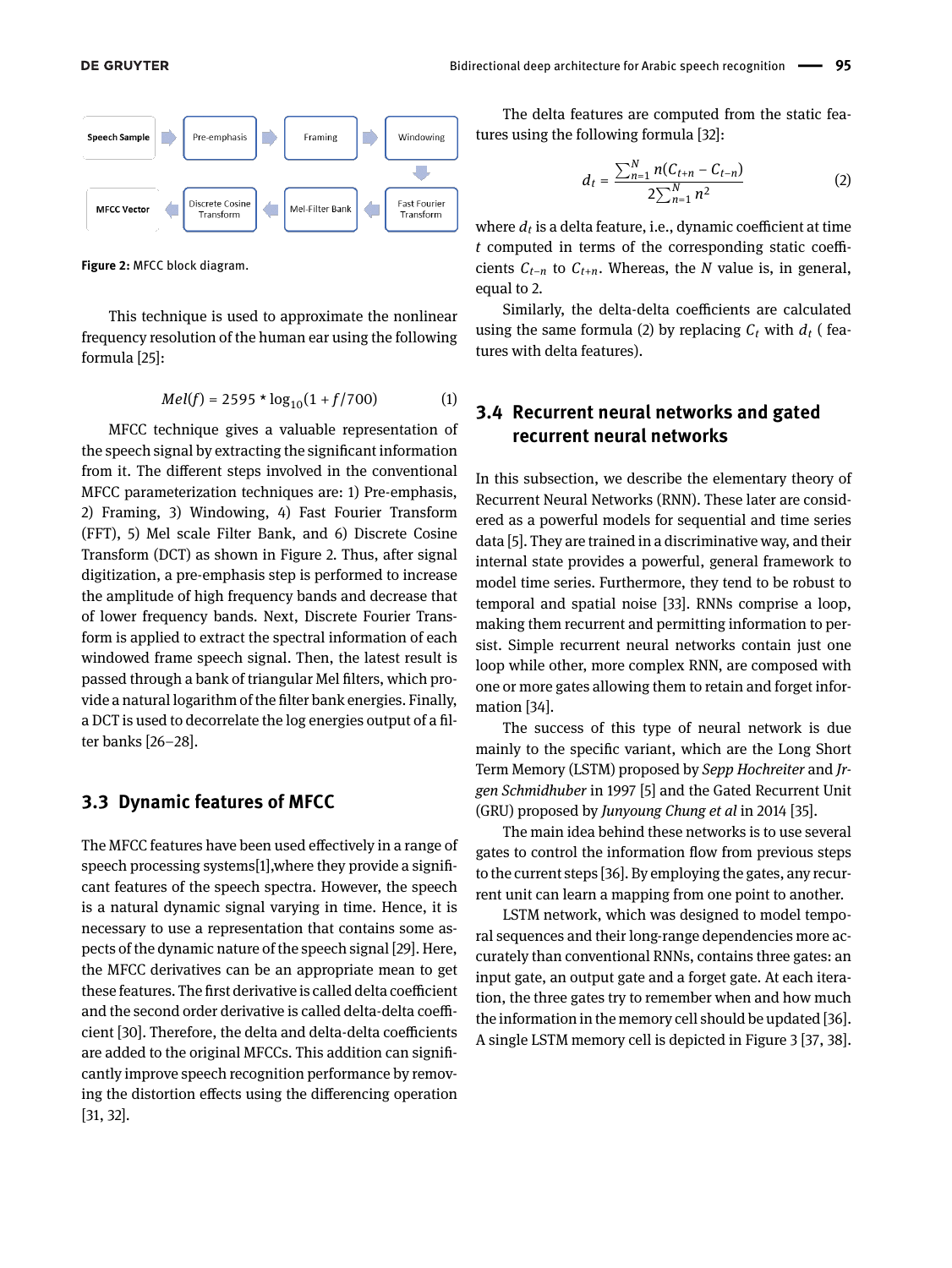<span id="page-4-1"></span>

where

- $f_t = \sigma_g(W_f x_t + U_f h_t + b_f)$
- $i_t = \sigma_g(W_i x_t + U_i h_{t-1+b_i})$
- $o_t = \sigma_g(W_o x_t + U_o h_{t-1} + b_o)$
- $-$  *c*<sub>t</sub> = *f*<sub>t</sub> *c*<sub>*t*−1</sub> + *i*<sub>t</sub> $\omega \sigma_c(W_c x_t + U_c h_{t-1} + b_c)$
- $-$  *h*<sub>t</sub> = *o*<sub>t</sub> *σ*<sub>*h*</sub>(*c*<sub>*t*</sub>)
- ∘ is Hadamard product

#### and

- $x_t$  = input vector,  $h_t$  = output vector
- *c<sup>t</sup>* cell state vector
	- *W*,*U*,*b*: parameter matrices and vector
- $f_t$ ,  $i_t$  and  $o_t$ 
	- *ft*: Forget gate vector: weight of remembering old information
	- *it*: Input gate vector: weight of acquiring new information
	- *ot*: Output gate vector: Output candidate

**Figure 3:** A long short-term memory cell.

quential layers: input, hidden and output layer. In this study, the MLP is used as multi-classifier, where its inputs represent the MFCC (or FB) fixed size vector given by LSTM.

The MLP neural networks classifier acts usually in a supervised manner. To build an MLP classifier, a set of training data including the inputs and their associated outputs are requested. Hence, the classification is done by assigning a maximum value to the output neurons to represent the desired class [\[6,](#page-9-5) [41\]](#page-10-14). Figure [4](#page-4-2) represents the MLP architecture used in this study.

<span id="page-4-2"></span>

**Figure 4:** MLP architecture used in the present study.

### **3.5 Classification with multi-layer perceptron**

The last step in the ASR process is the classification, where the goal is to classify the input speech utterances, based either on a priory knowledge or statistical information extracted from the speech signals [\[39\]](#page-10-12).

In the present study, the classifier input is the set of equal-size vectors with low dimensional features delivered by LSTM network. In what follows, a brief presentation of the classifier used in this study is given. A MultiLayer Perceptron (MLP) is a subclass of Artificial Neural Network, widely applied in classification [\[40\]](#page-10-13).

The MLP architecture is variable, but generally organized in several layers of neurons. It consists of three se-

# <span id="page-4-0"></span>**4 Experimental data**

To assess the different proposed learning strategies, we have used two data resources: (1) the digit data set [\[11\]](#page-9-9) where the authors have introduced a way to speed up the learning of graphical model for speech recognition based on spoken arabic digit and (2) the TV command data set that was created using different individual (male/female) records with different age groups for the two sexes.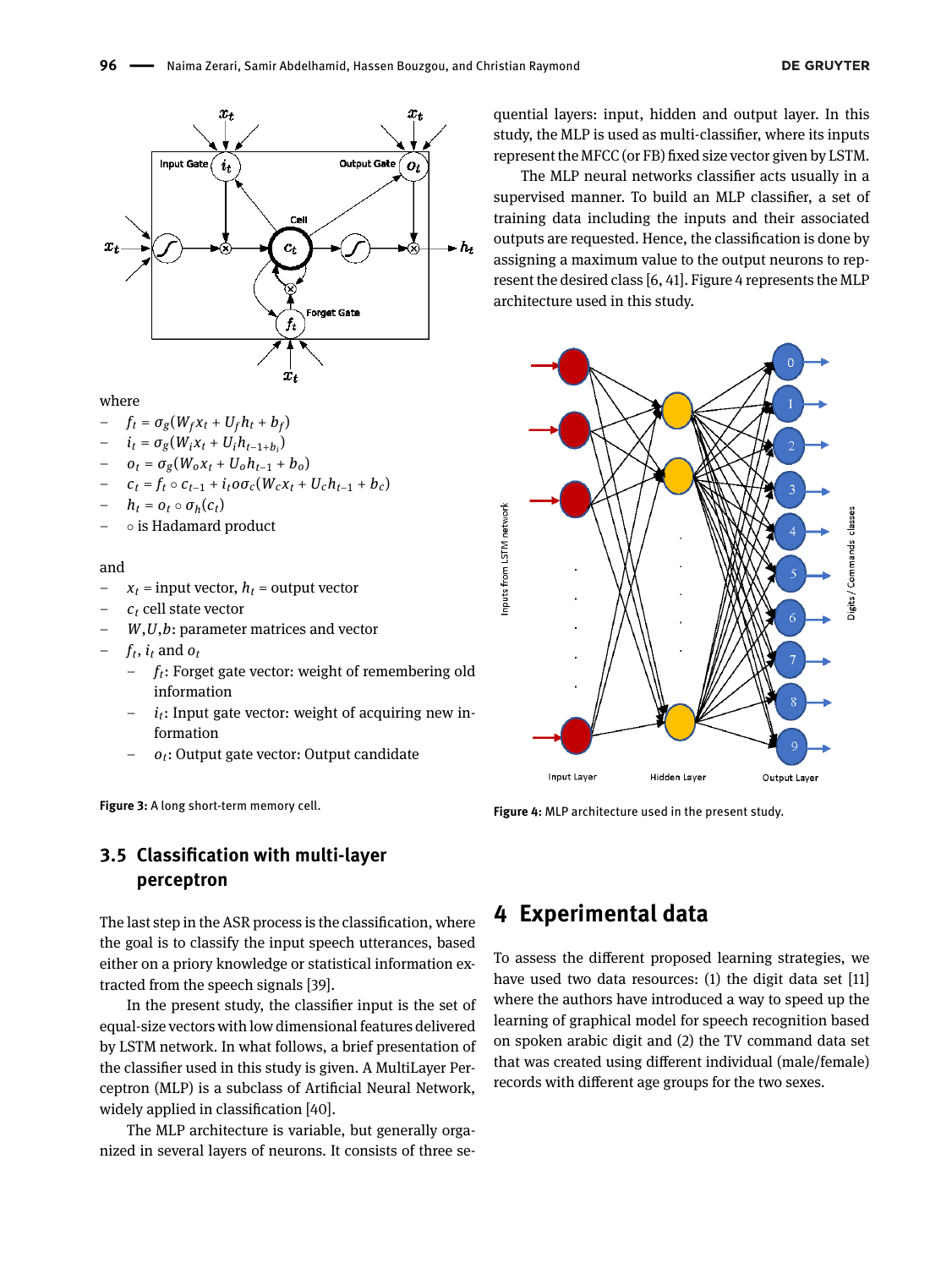#### **4.1 Spoken digit dataset**

The first dataset is the spoken Arabic digit which contains time series of MFCCs corresponding to spoken Arabic digits (as show in Figure [5\)](#page-5-1) collected by the laboratory of automatic and signals, University of Badji-Mokhtar - Annaba, Algeria. A number of 88 (44 males and 44 females) arabic native speakers were asked to utter all digits ten times. Accordingly, the database consists of 8800 tokens (10 digits x 10 repetitions x 88 speakers) [\[42\]](#page-10-15).

<span id="page-5-1"></span>

| Digit          | <b>Arabic Writing</b> |
|----------------|-----------------------|
| $\bf{0}$       | صفر                   |
| ı              | واحد                  |
| $\overline{2}$ | اثنان                 |
| 3              | ثلاثة                 |
| 4              | أربعة                 |
| 5              | خمسة                  |
| 6              | ستة                   |
| 7              | سبعة                  |
| S              | ثماتية                |
| 9              | تسعة                  |

**Figure 5:** Arabic digit and their writing.

The MFCCs of the spoken digit dataset were computed with the following parameters, illustrated in Table [2.](#page-5-2)

<span id="page-5-2"></span>**Table 2:** MFCC parameters used for the Spoken digit dataset.

| <b>Parameters</b>     | <b>Values</b>            |
|-----------------------|--------------------------|
| Sampling rate         | 11025 Hz, 16 bits        |
| Filter pre-emphasized | $1 - 0.97 \times Z^{-1}$ |
| Applied window        | Hamming                  |

#### **4.2 Spoken command TV dataset**

In the second dataset, speaker-independent mode is considered, where one hundred of Arabic native speakers were participated (50 males comprising 37 adults and 13 kids whereas 50 females including 31 adults and 19 kids) to the construction of the corpus as shown in Table [3.](#page-5-3) The native speakers record ten Arabic commands illustrate in Figure [6](#page-5-4) for ten times. Consequently, the dataset contains 10000 tokens (10 arabic commands x 10 repetitions x 100 speakers)

<span id="page-5-3"></span>**Table 3:** Category and gender distribution of the speakers for the Spoken command TV dataset.

| Gender            |       | Male |       | Female |       |
|-------------------|-------|------|-------|--------|-------|
| Category          | Adult | Kid  | Adult | Kid    | Total |
| <b>Speakers</b>   | 37    | 13   | 31    | 19     | 100   |
| <b>Utterances</b> | 3700  | 1300 | 3100  | 1900   | 10000 |

<span id="page-5-4"></span>

| N              | Arabic command | Signification |
|----------------|----------------|---------------|
| 1              | تشغيل          | ON            |
| $\overline{c}$ | اغلاق          | OFF           |
| 3              | أمام           | <b>NEXT</b>   |
| $\overline{4}$ | خاف            | <b>BACK</b>   |
| 5              | رفع            | UP            |
| 6              | خفض            | <b>DOWN</b>   |
| 7              | صامت           | <b>MUTE</b>   |
| 8              | قائمة          | <b>LIST</b>   |
| 9              | خروج           | <b>EXIT</b>   |
| 10             | ابقاف          | <b>QUIT</b>   |

**Figure 6:** Arabic TV commands.

For the constructed dataset (Arabic commands), the list of parameters used to compute the MFCCs are enumerated in Table [4.](#page-5-5) Once MFCC algorithm is applied, a numerical values (features) of speech data were obtained and saved in the dataset (Learning corpus).

<span id="page-5-5"></span>**Table 4:** Parameters list of MFCC used in the TV command dataset.

| <b>Parameters</b>     | Values                   |
|-----------------------|--------------------------|
| Sampling rate         | 16000 Hz, 16 bits        |
| Filter pre-emphasized | $1 - 0.97 \times Z^{-1}$ |
| Applied window        | Hamming                  |
| <b>Window Size</b>    | 256                      |
| <b>FFT Size</b>       | 512                      |
| Linear filters        | 13                       |
| logFilters            | 27                       |
| Cepstral coefficients | 13                       |

# <span id="page-5-0"></span>**5 Experimental results**

The different experiments in this study have been performed using Python programming language and keras/tensorflow libraries [\[43\]](#page-10-16).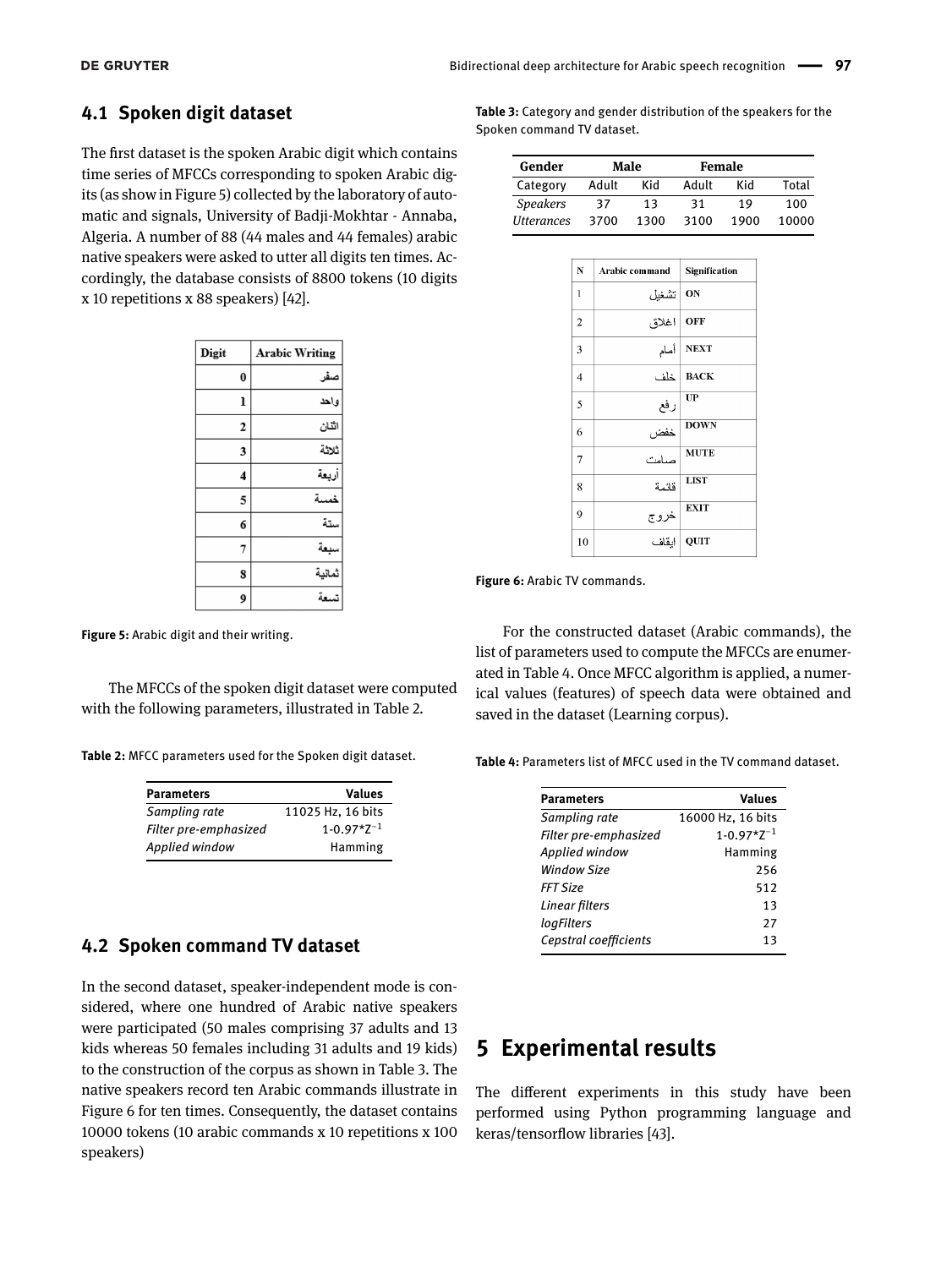#### **5.1 Performance criteria**

To evaluate the performance of the ASR systems, several performance measures can be used [\[44\]](#page-10-17). Namely, recall, precision, f- measure (F1), % of error and % of success. These ones are used in this study as the standard classification criteria. They are defined below:

*precision* = 
$$
\frac{\text{number of correct predictions}}{\text{number of predictions}}
$$
  
*recall* = 
$$
\frac{\text{number of correct predictions}}{\text{number of samples}}
$$
  

$$
F1 = 2 \times \frac{(precision * recall)}{(precision + recall)}
$$

In the first dataset, 8.800 tokens were used, wheras in the second corpus 10.000 instances were utilized. In both cases, the two datasets were splited in two parts. The first one is used for training while the second one is used to test the different proposed models. The training data contains 70% of the whole dataset and the test data comprises 30% of the whole dataset. This repartition is used to build the learning models using a simple Hold-Out model selection [\[45\]](#page-10-18).

All models are trained using 50 epochs and the best model on the training set is kept for final evaluation. This is not an optimal model selection technique, since it may privilege the model that have over-fitted the training data, but we expect that the dropout regularization approach counteract this effect. In order to have a better estimation of the model's performances, all experiments are conducted 10 times by averaging the obtained results.

The proposed neural network receives as input the sequences of MFCC features and gives as output the class of the uttered digit/command. First, the LSTM will encode the sequence of MFCC coefficients as a fixed size vector. Then the MLP network receipts this fixed size vector to classify the MFCC coefficients. This can be performed through different steps, as follow:

– Encoding data as a matrix:

For instance in the second dataset (Command TV), the data are encoded as a matrix of (7000,198,13) where 7000 denotes the size of samples in the training, 198 represents the size of the longest sequence of MFCC coefficients (corresponding to the longest recorded sequence) and 13 designates the MFCC's coefficients number used in this study. In case where the size of the sequence does not reach 198, the sequence is padded by a zeroed vector of size 13 until attaining the maximum size of 198.

– Encoding sequence as a fixed size: The bidirectional LSTM layer receives the data resulting from the previous step and tries to encode the sequence as a fixed size vector. The choice of bidirectional approach is justified by the results obtained in earlier studies [\[34,](#page-10-7) [46\]](#page-10-19).

– Classification with MLP:

The vector resulting from LSTM encoding is fed to the MLP structure with one hidden layer. The various parameters have been fixed intuitively as follow:

- 1. The recurrent layer's output is set to 100. 100 output neurons is fixed for forward or backward recurrent layers and 2\*50 for bidirectional models whose outputs are concatenated to obtain the final output vector.
- 2. The hidden layer size has been fixed to 50 with Rectified Linear Unit "ReLU" as a non-linear activation function.
- 3. The output layer size is defined by the number of classes (10 classes: Digits/ Commands) using a standard "softmax" activation function with cross entropy loss.

With the purpose to regularize the network, the Dropout technique is implemented. This technique allows to temporarily remove (hidden and visible) units from the network, along with all its incoming and outgoing connections, as shown in Figure [7.](#page-6-0)

The Dropout technique is used to prevent the overfitting where the choice of which units to drop is random. Thus, two Dropout layers are inserted respectively after the LSTM output and the MLP hidden layer with a dropout probability of 0.2 and 0.5 respectively [\[47\]](#page-10-20).

Figure [8](#page-7-0) illustrates an example of neural network architecture with Bidirectional LSTM topology before and after dropout operation.

<span id="page-6-0"></span>

**Figure 7:** Neural network architecture: (a) before dropout and (b) after dropout.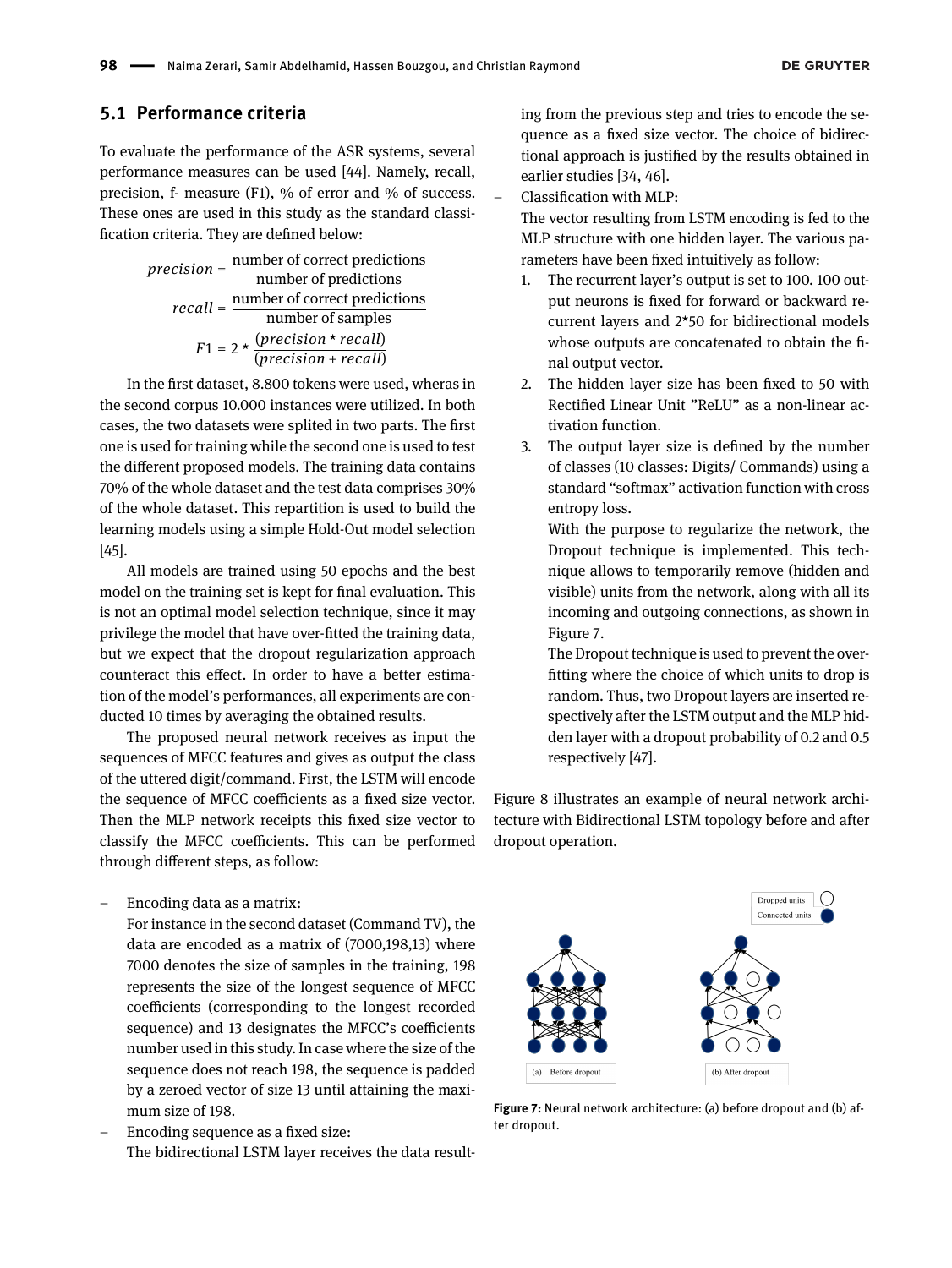<span id="page-7-0"></span>

**Figure 8:** Block scheme of the proposed model.

#### **5.2 Results obtained on digit corpus**

To approve the choice of the bidirectional recurrent architecture as encoder, different encoders using both combination of GRU and LSTM layers with forward/backward and bidirectional encoding strategies are evaluated in terms of performance. We fix the size of the vector that encode the sequence to 100.

In the present study, the proposed architecture takes as input the sequences of MFCC features and as output the class of the spoken digit. First, the network will encode the sequence of MFCC coefficients as a fixed size vector. This fixed sized vector will feed an MLP network to classify the MFCC coefficients. To do so, we, first, encode the data as a matrix of (6600,93,13) where 6600 is the size of samples in our training data, 93 is the size of the longest sequence of MFCC coefficients (corresponding to the long time of recording) and 13 is the number of MFCC coefficients used in this study. When the size of the sequence is smaller than 93, the sequence is padded by a zeroed vector of size 13 until reaching the maximum size of 93. The obtained results are compared with those in [\[10\]](#page-9-8) and [\[11\]](#page-9-9), as shown in Table 5, in terms of the following performance criteria: precision, recall, F1 and % error.

#### **5.3 Results obtained on TV commands corpus**

To evaluate the different strategies using FB, MFCC and MFCC + double delta, practically the same approaches are maintained and are listed below:

- Bidirectional LSTM of size 50;
- Bidirectional GRU of size 50;
- Bidirectional GRU of size 67;
- Bidirectional GRU of size 80;
- Forward LSTM of size 100;
- Forward GRU of size 100.

All encoder variants show good results. The performed experiments confirm that bidirectional architectures are more efficient than single direction ones.

The obtained results by the FBs using the same parameters as those used in MFCC's experiments are less effective. Since, in the case of FBs, there are 40 features instead of 13 in the case of MFCC, the network may need more parameters to learn from them. We did the experiment increasing the size of the GRU embedding to 100 and the next hidden layer from 50 to 75 and report results in Table [7.](#page-8-1) Indeed, with more parameters the networks is much more effective, anyway it still less efficient using FB than MFCC as input while using twice more parameters. Also, the experiments done with double delta features (39 features), the network need more parameters to learn from them.

Thus, It turns out that filter bank coefficients computed in the early steps of MFCCs are highly correlated [\[48\]](#page-10-21), which could negatively affect the accuracy of machine learning algorithms (see Table [8\)](#page-8-2).

Hence, Discrete Cosine Transform is used to decorrelate the filter bank coefficients and produce a compressed representation of the filter banks. Typically, for Automatic Speech Recognition, the resulting cepstral coefficients (in our case 13) are maintained and the rest are discarded, in this case the results are reported in Table [9.](#page-8-3)

Table [10](#page-8-4) illustrates the different results obtained using the dynamic features that provide more information about the signal evolution (delta delta features) added to the static ones (MFCC).

As it is shown, the delta-delta results (compare Tables [8,](#page-8-2) [9](#page-8-3) and [10\)](#page-8-4) outperform those obtained using the standard MFCCs and FBs, this proves the utility to use the deltadelta operators to the MFCCs which can affects positively the classification accuracy.

It is worth noting that the experiments done with double delta features (39 features) need more parameters to learn the network, which increase the computational complexity accordingly (see Table [10\)](#page-8-4).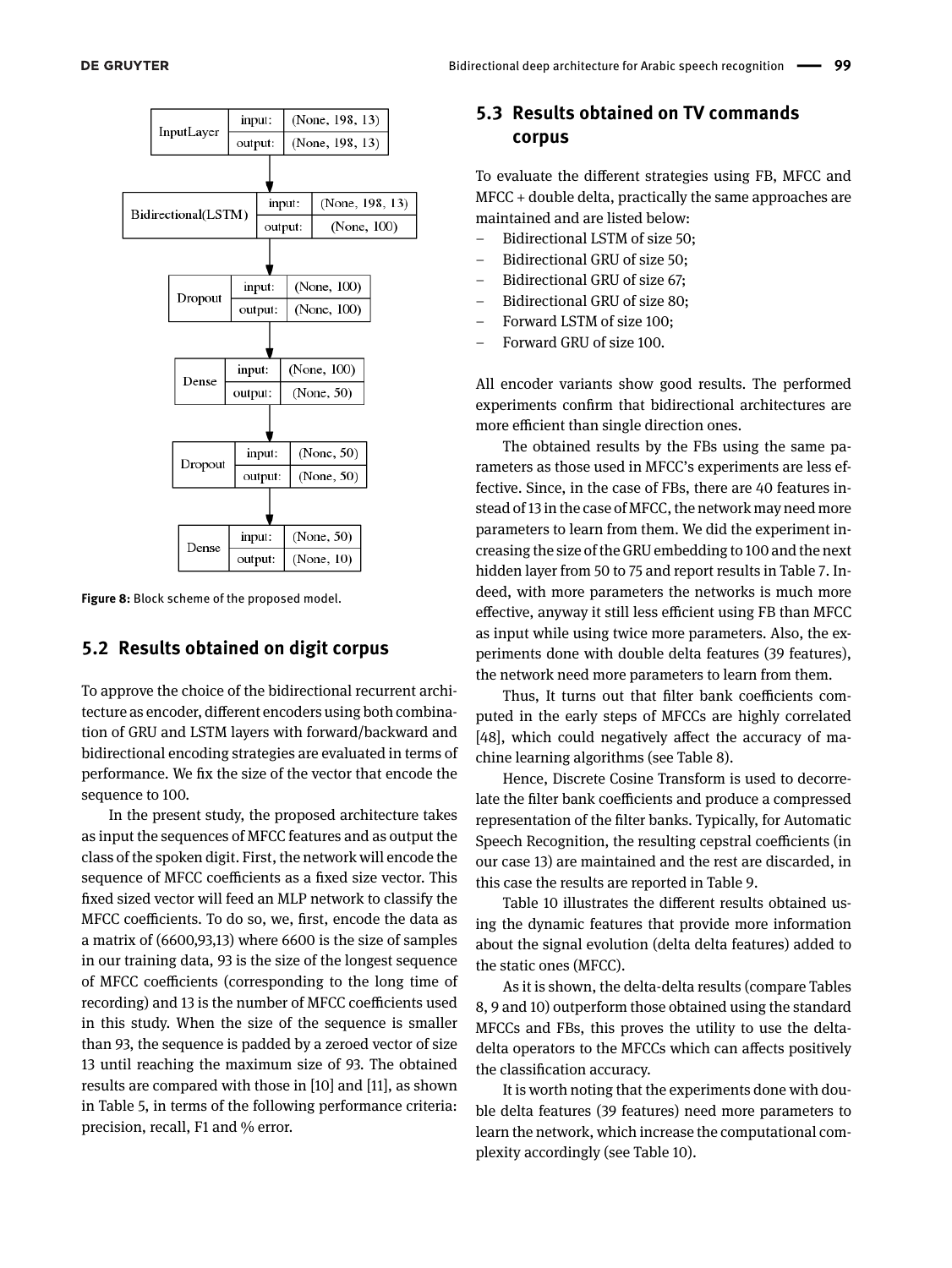**Table 5:** Results and comparison of the proposed approach with some previous published approaches on the digits dataset.

|      | (a) Results of the bidirectional approach. |        |                |        |                |       |       | <b>(b)</b> Comparison with the approaches<br>by [10] and [11] in terms of $%$ success. |
|------|--------------------------------------------|--------|----------------|--------|----------------|-------|-------|----------------------------------------------------------------------------------------|
| dig. | precision                                  | recall | F <sub>1</sub> | %error | dig.           | [10]  | [11]  | our BiLSTM                                                                             |
| 0    | 95.98                                      | 98.73  | 97.33          | 4.14   | $\Omega$       | 91.00 | 85.55 | 95.86                                                                                  |
| 1    | 98.92                                      | 99.86  | 99.39          | 1.09   | 1              | 99.00 | 98.36 | 98.91                                                                                  |
| 2    | 99.63                                      | 98.91  | 99.27          | 1.09   | $\overline{2}$ | 91.50 | 92.91 | 98.91                                                                                  |
| 3    | 98.67                                      | 97.45  | 98.06          | 2.55   | 3              | 88.00 | 94.09 | 97.45                                                                                  |
| 4    | 99.64                                      | 99.32  | 99.48          | 0.68   | 4              | 81.50 | 89.91 | 99.32                                                                                  |
| 5    | 99.32                                      | 99.91  | 99.61          | 0.68   | 5              | 94.50 | 94.00 | 99.32                                                                                  |
| 6    | 99.81                                      | 96.36  | 98.06          | 3.64   | 6              | 84.50 | 93.82 | 96.36                                                                                  |
| 7    | 98.55                                      | 98.82  | 98.68          | 1.45   | 7              | 89.50 | 90.18 | 98.55                                                                                  |
| 8    | 98.32                                      | 98.41  | 98.36          | 1.68   | 8              | 92.50 | 99.00 | 98.32                                                                                  |
| 9    | 98.96                                      | 99.91  | 99.43          | 1.05   | 9              | 91.00 | 93.36 | 98.95                                                                                  |
| All  | 98.77                                      | 98.77  | 98.77          | 1.23   | All            | 90.35 | 93.12 | 98.77                                                                                  |

<span id="page-8-5"></span>**Table 6:** Averaged results over 10 experiments on digits corpus with different encoders.

| <b>Type of encoder</b> | #params | F1    | %error |
|------------------------|---------|-------|--------|
| <b>BiLSTM 2*50</b>     | 31.560  | 98.77 | 1.23   |
| <b>BiGRU 2*50</b>      | 25.060  | 98.63 | 1.37   |
| Forward GRU 100        | 40.060  | 97.26 | 2.74   |
| Backward GRU 100       | 40.060  | 98.85 | 1.15   |
| Forward LSTM 100       | 51.560  | 97.41 | 2.59   |
| Backward LSTM 100      | 51.560  | 98.33 | 1.67   |

<span id="page-8-1"></span>**Table 7:** Results obtained with more parameters on the TV commands corpus with bidirectional GRU using FBs.

| type of encoder #params |              | F1 %error |
|-------------------------|--------------|-----------|
| BiGRU 2*100             | 100.435 95.7 | 4.3       |

<span id="page-8-2"></span>**Table 8:** Averaged results over 10 experiments on TV commands corpus with different encoders using FB.

| <b>Type of encoder</b> | #params | F1    | %error |
|------------------------|---------|-------|--------|
| <b>BiLSTM 2*50</b>     | 41.960  | 81.3  | 18.70  |
| <b>BiGRU 2*50</b>      | 32.860  | 84.8  | 15.20  |
| BiGRU 2*67             | 50.676  | 87.1  | 12.90  |
| <b>BiGRU 2*80</b>      | 66.640  | 88.6  | 11.40  |
| ForwardLSTM 100        | 61.960  | 79.13 | 20.87  |
| ForwardGRU 100         | 47.860  | 85.26 | 14.73  |

In summary, in the case of the digit dataset, all encoder variants exhibit good results and outperform those by [\[10\]](#page-9-8) and [\[11\]](#page-9-9) by at least 5% of accuracy. Whereas, for the constructed dataset (TV commands corpus), all encoders show good and comparable results (see Table [6\)](#page-8-5) where the global performance is over 95% for all models. We may note that backward models reveal sometimes difficulties

<span id="page-8-3"></span>**Table 9:** Averaged results over 10 experiments on TV commands corpus with different encoders using MFCC.

| <b>Type of encoder</b> | #params | F1    | %error |
|------------------------|---------|-------|--------|
| <b>BiLSTM 2*50</b>     | 31.560  | 96.23 | 3.77   |
| <b>BiGRU 2*50</b>      | 25.060  | 96.14 | 3.86   |
| BiGRU 2*67             | 40.224  | 96.93 | 3.07   |
| BiGRU 2*80             | 54.160  | 97.06 | 2.96   |
| ForwardLSTM 100        | 51.560  | 97.03 | 2.97   |
| ForwardGRU 100         | 40.060  | 97.11 | 2.89   |

<span id="page-8-4"></span>**Table 10:** Averaged results over 10 experiments on TV commands corpus with different encoders using MFCC+ double Delta features.

| <b>Type of encoder</b> | #params | F1    | %error |
|------------------------|---------|-------|--------|
| BiLSTM 2*100           | 133.110 | 97.36 | 2.64   |
| BiGRU 2*100            | 105.110 | 97.66 | 2.34   |
| ForwardLSTM 200        | 217.330 | 97.23 | 2.77   |
| ForwardGRU 200         | 169.330 | 97.27 | 2.73   |

to converge and when they converge exhibits lower performances (still over 95%). The fact that backward models are less efficient on this task may explain the relative equivalent performances between forwards and bidirectional model for an equivalent number of parameters.

# <span id="page-8-0"></span>**6 Conclusion**

In this study, an approach based on recurrent neural networks to process sequences of variable lengths of (1) MFCCs, (2) FBs and (3) delta-delta features of the different spoken digits/commands was presented. The extracted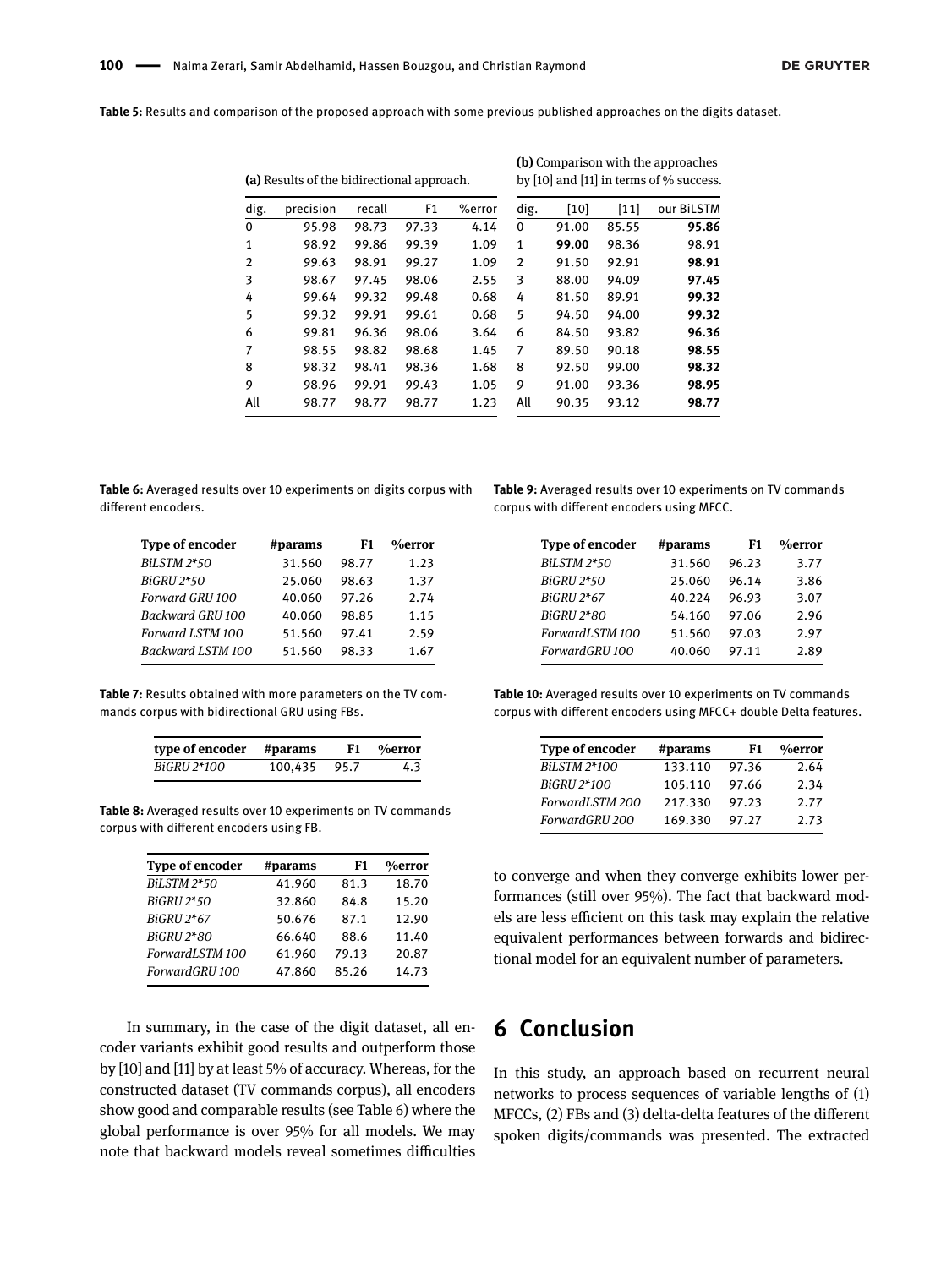features using the different techniques are, first, encoded as a fixed size vector by a recurrent LSTM/GRU neural network, next, a standard Multi-Layer Perceptron is used to classify the spoken digits/commands with the obtained vector as input. The efficiency of the proposed methodologies is confirmed through the results and discussions presented in this paper.

In all the experiments carried out on the two datasets, the proposed system presents an improved performance and obtains promising results. The obtained results show that Delta-delta features (introduced to a classification system) are efficient enough to characterize the speech signal for the two studied tasks (Accuracy over 96%) compared to those obtained using FBs and MFCCs as feature extraction techniques.

The Challenge for future works is to assess this kind of systems with other datasets constructed through a recorder speech signals in a noisy (more realistic) environments.

**Acknowledgements:** The authors express their gratitude to the dedicated personnel who made the Arabic digits dataset used in this study freely available and all the participants in the recording of the Command TV dataset. They are also grateful for the support of NVIDIA Corporation with the donation of the GTX Titan X GPU used in this research work.

# **References**

- <span id="page-9-0"></span>[1] Rabiner L. R., Juang B. H., Fundamentals of speech recognition, PTR Prentice Hall Englewood Cliffs, 1993
- <span id="page-9-1"></span>[2] Jelinek F., Statistical methods for speech recognition, MIT press, 1997
- <span id="page-9-2"></span>[3] Desai N., Dhameliya K., Desai V., Feature extraction and classifcation techniques for speech recognition: A review, International Journal of Emerging Technology and Advanced Engineering, 2013, 3(12), 367–371
- <span id="page-9-3"></span>[4] Ittichaichareon C., Suksri S., Yingthawornsuk T., Speech recognition using mfcc, International Conference on Computer Graphics, Simulation and Modeling, 2012, 28–29
- <span id="page-9-4"></span>[5] Hochreiter S., Schmidhuber J., Long short-term memory, Neural computation, 1997, 9(8), 1735–1780
- <span id="page-9-5"></span>[6] Lippmann R. P., Review of neural networks for speech recognition, Neural computation, 1989, 1(1), 1–38
- <span id="page-9-22"></span>[7] Juang B. H., Rabiner L. R., Automatic Speech Recognition – A Brief History of the Technology Development, Georgia Institute of Technology, Atlanta, Rutgers University and the University of California, Santa Barbara, 2005
- <span id="page-9-6"></span>[8] Anusuya M. A., Katti S. K., Speech recognition by machine, a review, arXiv preprint arXiv:1001.2267, 2010
- <span id="page-9-7"></span>[9] Saeed K., Nammous M. K., A speech-and-speaker identifcation system: feature extraction, description, and classification of

speech signal image, IEEE transactions on industrial electronics, 2007, 54(2), 887–897

- <span id="page-9-8"></span>[10] Hammami N., Sellam M., Tree distribution classifier for automatic spoken arabic digit recognition, IEEE International Conference for Internet Technology and Secured Transactions, 2009, 1–4
- <span id="page-9-9"></span>[11] Hammami N., Bedda M., Improved tree model for arabic speech recognition, International Conference on Computer Science and Information Technology, 2010, (5), 521–526
- <span id="page-9-10"></span>[12] Daqrouq K., Alfaouri M., Alkhateeb A., Khalaf E., Morfeq A., Wavelet lpc with neural network for spoken arabic digits recognition system, British Journal of Applied Science & Technology, 2014, 4(8), 1238–1255
- <span id="page-9-11"></span>[13] Satori H., Harti M., Chenfour N., Introduction to arabic speech recognition using cmu sphinx system, arXiv preprint arXiv:0704.2083, 2007
- <span id="page-9-12"></span>[14] LeCun Y., Bengio Y., Hinton G., Deep learning, nature, 2015, 521, 436–444
- <span id="page-9-13"></span>[15] Graves A., Mohamed A. R., Hinton, G., Speech recognition with deep recurrent neural networks, IEEE International conference on acoustics, speech and signal processing, 2013, 6645–6649
- <span id="page-9-14"></span>[16] Dahl G. E., Yu D., Deng, L., Acero A., Context-dependent pretrained deep neural networks for large-vocabulary speech recognition, IEEE Transactions on audio, speech, and language processing, 2012, 20(1), 30–42
- <span id="page-9-15"></span>[17] Hinton G., Deng L., Yu D., Dahl G., Mohamed A. R., Jaitly N., et al., Deep neural networks for acoustic modeling in speech recognition, IEEE Signal processing magazine, 2012, 29(6), 82–97
- <span id="page-9-16"></span>[18] Ali A., Zhang Y., Cardinal P., Dahak N., Vogel S., Glass J., A complete kaldi recipe for building arabic speech recognition systems, IEEE spoken language technology workshop, 2014, 525–529
- <span id="page-9-17"></span>[19] Ali A., Bell P., Glass J., Messaoui Y., Mubarak H., Renals S., et al., The MGB-2 challenge: Arabic multi-dialect broadcast media recognition, IEEE Spoken Language Technology Workshop, 2016, 279–284
- <span id="page-9-18"></span>[20] Ali A., Vogel S., Renals S., Speech recognition challenge in the wild: Arabic MGB-3, IEEE Automatic Speech Recognition and Understanding Workshop, 2017, 316–322
- <span id="page-9-19"></span>[21] Afify M., Nguyen L., Xiang B., Abdou S., Makhoul J., Recent progress in Arabic broadcast news transcription at BBN, Ninth European Conference on Speech Communication and Technology, 2005
- <span id="page-9-20"></span>[22] Manohar V., Povey D., Khudanpur S., JHU Kaldi system for Arabic MGB-3 ASR challenge using diarization, audio-transcript alignment and transfer learning, Automatic Speech Recognition and Understanding Workshop, 2017, 346–352
- <span id="page-9-21"></span>[23] Young S. J., Young S., The HTK hidden Markov model toolkit: Design and philosophy, University of Cambridge, Department of Engineering, 1993
- <span id="page-9-23"></span>[24] Davis S., Mermelstein P., Comparison of parametric representations for monosyllabic word recognition in continuously spoken sentences, Transactions on acoustics, speech, and signal processing, 1980, 28(4), 357–366
- <span id="page-9-24"></span>[25] Wang J. C., Wang J. F., Weng Y. S., Chip design of MFCC extraction for speech recognition, Integration the VLSI journal, 2002, 32(1- 2), 111–131
- <span id="page-9-25"></span>[26] Lalitha S., Geyasruti D., Narayanan R., Shravani M., Emotion detection using MFCC and cepstrum features, Procedia Computer Science, 2015, 70, 29–35